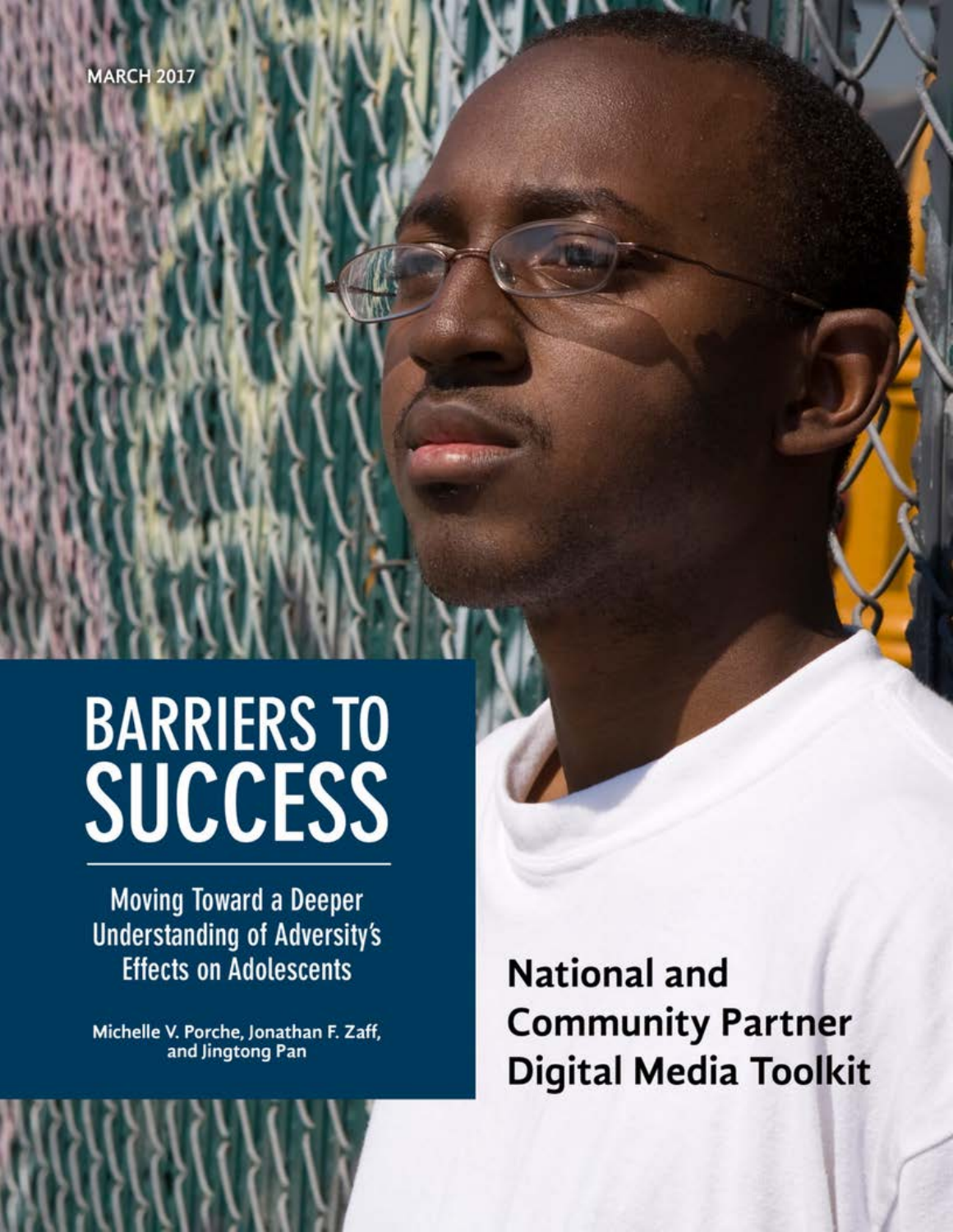

For the release of the *Barriers to Success: Moving Toward a Deeper Understanding of Adversity's Effects on Adolescents* report, we encourage conversations on what caring adults, practitioners and policymakers can do to help young people overcome barriers to success.

You can find the report at [http://www.americaspromise.org/report/barriers-success.](http://www.americaspromise.org/report/barriers-success)

Please join the conversation by using the hashtag **#Barriers2Success.**

## **NEWSLETTER BLURB**

## **Understanding Adversity's Effects on Adolescents**

How does adversity affect the lives of young people? The Center for Promise at America's Promise Alliance examined three different data sets—one that included over 30,000 surveys from households across America. In their latest report, *Barriers to Success: Moving Toward a Deeper Understanding of Adversity's Effects on Adolescents*, researchers discovered the amount and types of adversity that young people face, how adversity affects parents and caregivers, and what practitioners and policymakers can do to help young people overcome these barriers to success.<http://bit.ly/Barriers2Success>

#### **REPORT PROMOTION**

#### **Facebook/LinkedIn:**

How does adversity affect the lives of young people? Learn more in the latest research report, *Barriers to Success: Moving Toward a Deeper Understanding of Adversity's Effects on Adolescents* by the Center for Promise at America's Promise Alliance. <http://bit.ly/Barriers2Success> #Barriers2Success

Download the report *Barriers to Success: Moving Toward a Deeper Understanding of Adversity's Effects on Adolescents* by Center for Promise at America's Promise Alliance that highlights how adversity affects parents and caregivers, and what practitioners and policymakers can do to help young people overcome these barriers to success.<http://bit.ly/Barriers2Success> #Barriers2Success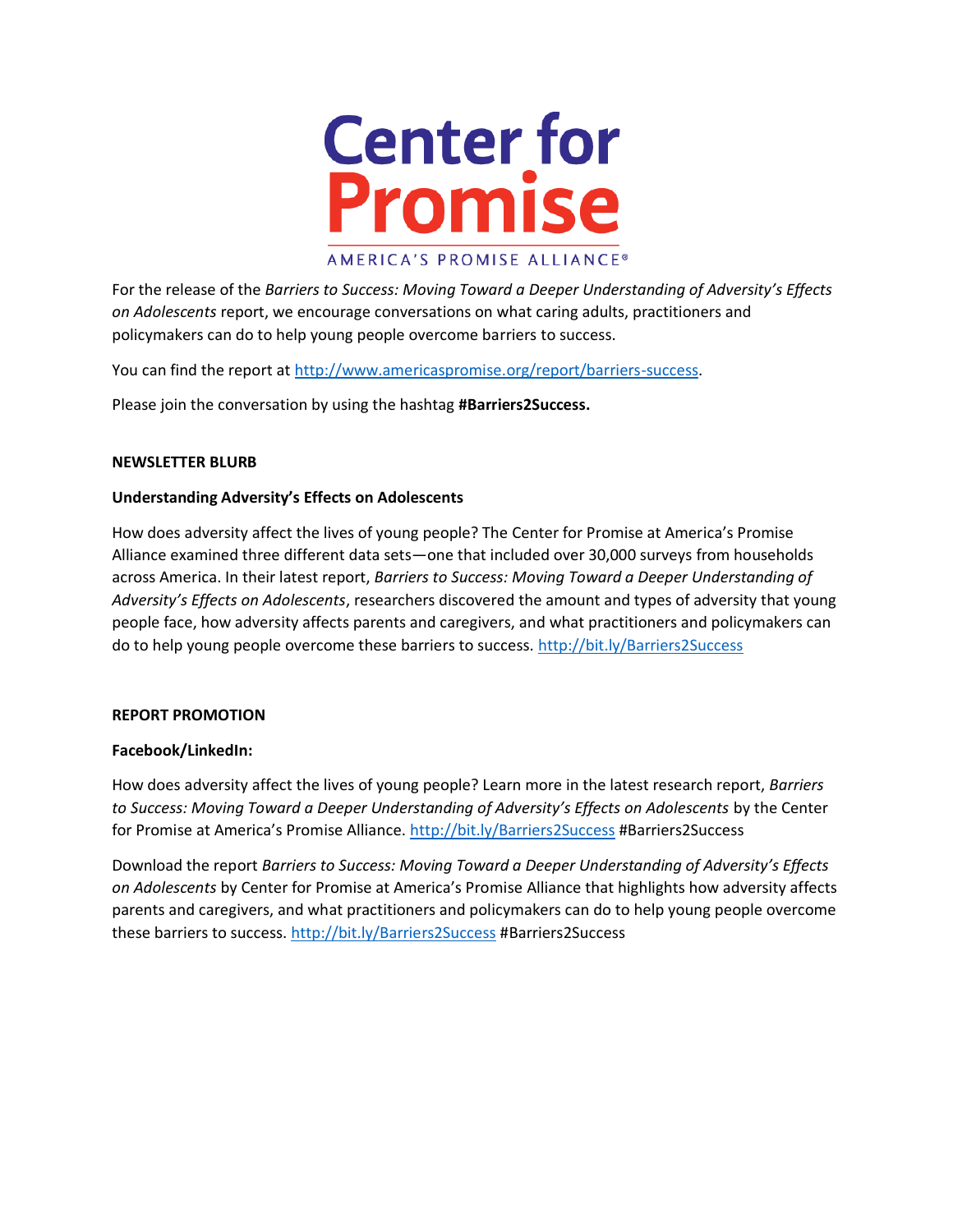# **Sharable Graphics**

Download our gallery of sharable image[s http://bit.ly/successgraphics](http://bit.ly/successgraphics)



## **Twitter:**

NEW REPORT: #Barriers2Success: Understanding of Adversity's Effects on Adolescents via @Center4Promise<http://bit.ly/Barriers2Success>

#Barriers2Success: Moving Toward a Deeper Understanding of Adversity's Effects on Adolescents via @Center4Promise<http://bit.ly/Barriers2Success>

Adversity defines daily lives of most youth who leave school w/o graduating via @Center4Promise <http://bit.ly/Barriers2Success> #Barriers2Success

5 or more adverse experiences can throw young people off their educational paths. <http://bit.ly/Barriers2Success> #Barriers2Success

## **Tweets about Findings:**

What is a web of support? Supporters are adults/peers that are connected to the young person. <http://bit.ly/Barriers2Success> #Barriers2Success

Socioeconomic status & identity influence the likelihood of experiencing multiple adversities. <http://bit.ly/Barriers2Success> #Barriers2Success

Relationships within & outside of families can buffer effects of multiple adversities for youth. <http://bit.ly/Barriers2Success> #Barriers2Success

The number of adversities matters, but so does the types of adversity experienced. Learn why: <http://bit.ly/Barriers2Success> #Barriers2Success

Adolescents are likely to encounter a greater number of adversities than younger children. <http://bit.ly/Barriers2Success> #Barriers2Success